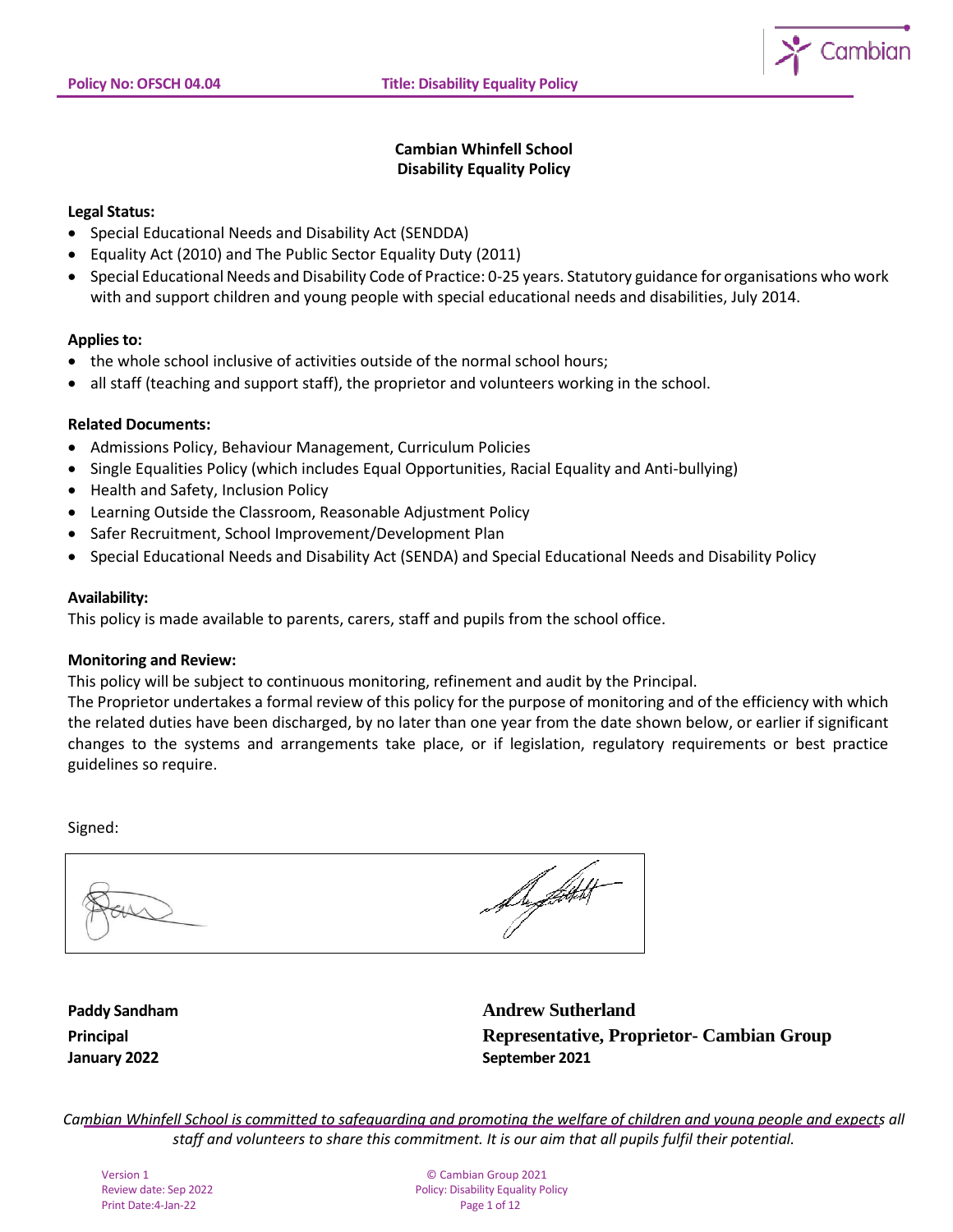

## **Disability Equality Policy**

### **Compliance with the Special Educational Needs and Disability Act (SENDDA) And the Special Educational Needs Code of Practice in force from August 2014**

The Principal of Cambian Whinfell School has a proactive approach in ensuring that there is no discrimination against disabled children and prospective children in the provision of education and associated services in Cambian Whinfell School and in respect of admissions and exclusions. Improving access to education and educational achievement by disabled children is essential to the Proprietor's policy of ensuring equality of opportunity, full participation in society and the economy.

We are committed to Disability Equality and understand the need to embrace the spirit of the Disability Equality Duty detailed in the Disability Discrimination Act 2006 (DDA) and the Equality Act 2010. Through a positive approach we actively work towards disability equality, with our pupils, parents/guardians and staff. We note that the Duty is grounded in the Social Model of Disability and undertake to understand the implications of this and ensure it is embedded in the school culture and informs the way we apply the Duty. The school's ethos of love and care and its commitment to justice are the foundation of its aims in educating the whole school community to make its proper contribution to society. This policy and the Accessibility Plan contribute to the review and revision of related school policies as follows:

- School Improvement/Development Plan
- Special Educational Needs and Disability Act (SENDDA);
- Equality and Diversity Policy (Equal Opportunities, Racial Equality and Anti-bullying);
- Curriculum Policies;
- Admissions Policy;
- Inclusion Policy;
- Learning Outside the Classroom.

Cambian Whinfell School is committed to treating its pupils and applicants fairly. According to the Equality Act 2010, we must take reasonable steps to ensure that disabled pupils and applicants are not put at a substantial disadvantage by comparison with pupils and applicants who are not disabled. Cambian Whinfell School therefore seek to cater for every situation. It is intended as a general statement of our policy which sets out the principles underlying our approach to making adjustments for disabled pupils and the factors the school will take into account when considering requests for adjustments. Disability discrimination law covers employment, the provision of services and the provision of education. It is the policy of the School to comply with the DDA. All documentation in Cambian Whinfell School (policies and procedures) take into account the implications of the DDA.

The Equality Act 2010 requires that building owners and/or occupiers (service providers) do not discriminate against disabled people when providing goods, facilities, services and premises. This means that where facilities and services are provided for people who are not disabled, then similar facilities and services should be provided for disabled people. Service providers are also required to take reasonable steps to:

- Change any practice, policy or procedure which prevents disabled people from using a service.
- Make reasonable adjustments to remove physical barriers which prevent disabled people using a service.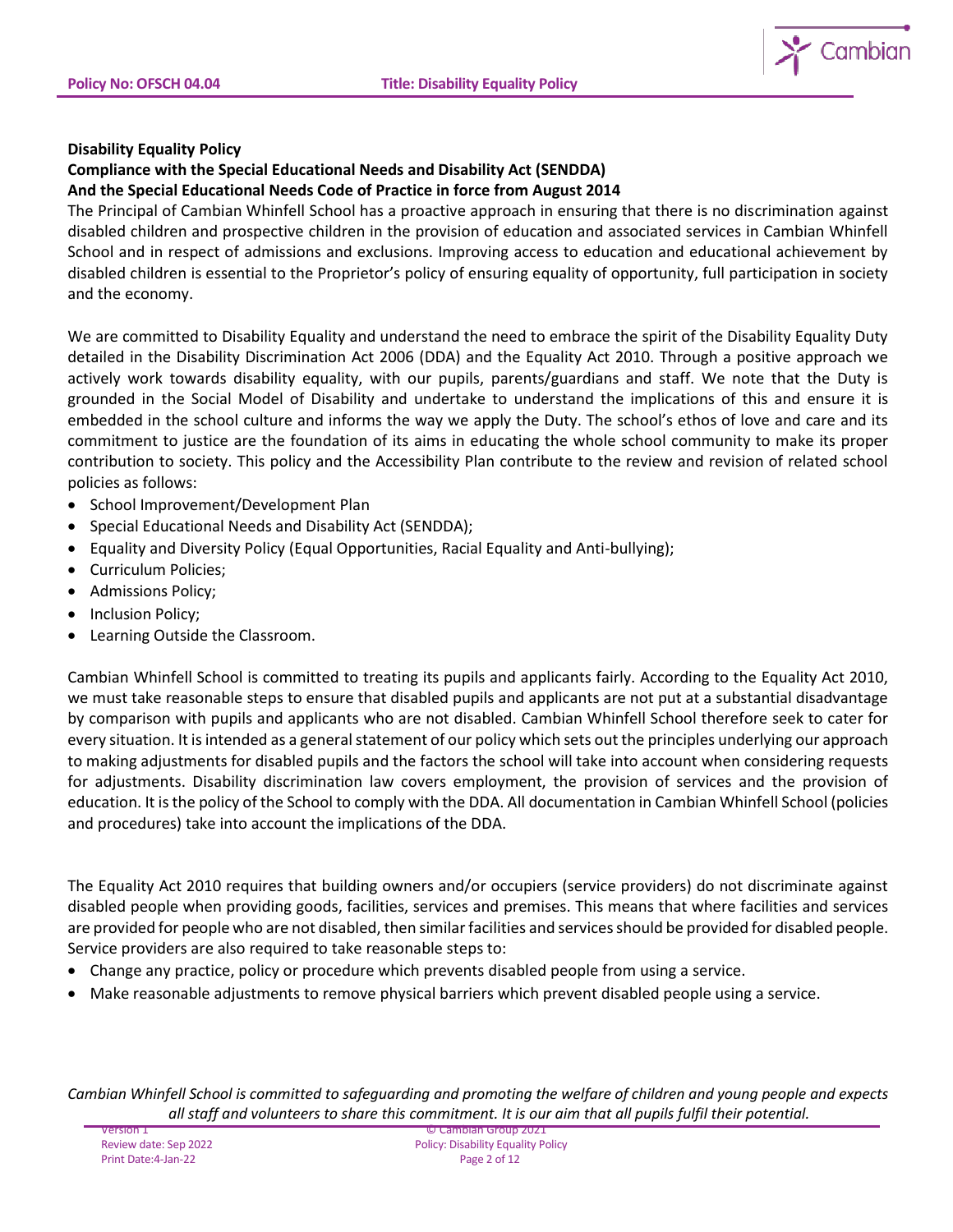

### **Definition of Disability**

The definition of disability is the same as for disability discrimination in the employment field. "A person has a disability if he or she has a physical or mental impairment that has a substantial and long term adverse effect on his or her ability to carry out normal day to day activities**."** Reference to disabled people includes disabled children, young people and adults, as pupils, employees, proprietors, parents and carers and other members of the wider community that might use school premises for leisure or other activities. Disabilities may, for example, include epilepsy, learning and behavioral difficulties, as well as the "traditionally" recognized disabilities. There are, however, specific exclusions for substance dependency, seasonal allergies, and tendencies to steal, start fires or physically/sexually abuse

The *Special Educational Needs and Disability Act 2001:*

- provides for disabled children by preventing discrimination against them at school on the grounds of disability;
- grants jurisdiction to Special Educational Needs Tribunals to hear claims of disability discrimination;
- revises and reforms the existing Special Educational Needs regime ("SEND");
- imposes new planning duties on independent schools.

It is the policy of our school to ensure that we do not discriminate against a disabled child by:

- treating a disabled child or prospective child less favourably for a reason relating to his or her disability than someone to whom that reason does not apply *without justification*; or
- failing to make reasonable adjustments to admission arrangements and, in relation to education and associated services, failing to ensure that disabled children or prospective children are not placed at a substantial disadvantage in comparison with their non-disabled colleagues *without justification*.

It is, however, extremely important to note that the duty on the school to make reasonable adjustments does not extend to providing auxiliary aids and services or to making alterations to the physical features of Insert name of.

### **Our Aims and Objectives for Disability Equality: (Please also refer to our SEND policy)**

Our key objective is to reduce and eliminate barriers to accessing the curriculum and to full participation in the school community for pupils, prospective pupils and adult users with a disability. Our aims and objectives reflect the requirements of the Duty and that is to have due regard to do the following:

- to continually aim to improve the inclusivity of the curriculum;
- promote equality of opportunity between Disabled People and non-Disabled People;
- eliminate discrimination that is unlawful under the Disability Discrimination Act;
- eliminate harassment of Disabled People that is related to their impairment;
- promote positive attitudes towards Disabled People;
- encourage participation by Disabled People in public life;
- take steps to meet Disabled People's needs, even if this requires more favourable treatment;
- to ensure that suitable arrangements are in place so that disabled people have access to facilities and services;
- to ensure that reasonable adjustments have been made, where possible, to enable access and
- to ensure that all staff are aware of their roles and responsibilities in relation to disability discrimination.

### **What needs to be done?**

Buildings constructed after 2004 – There should be a written statement in the CDM H&S file that the building complies with Part M of the Building Regulations and the provisions of BS8300 (Design of buildings and their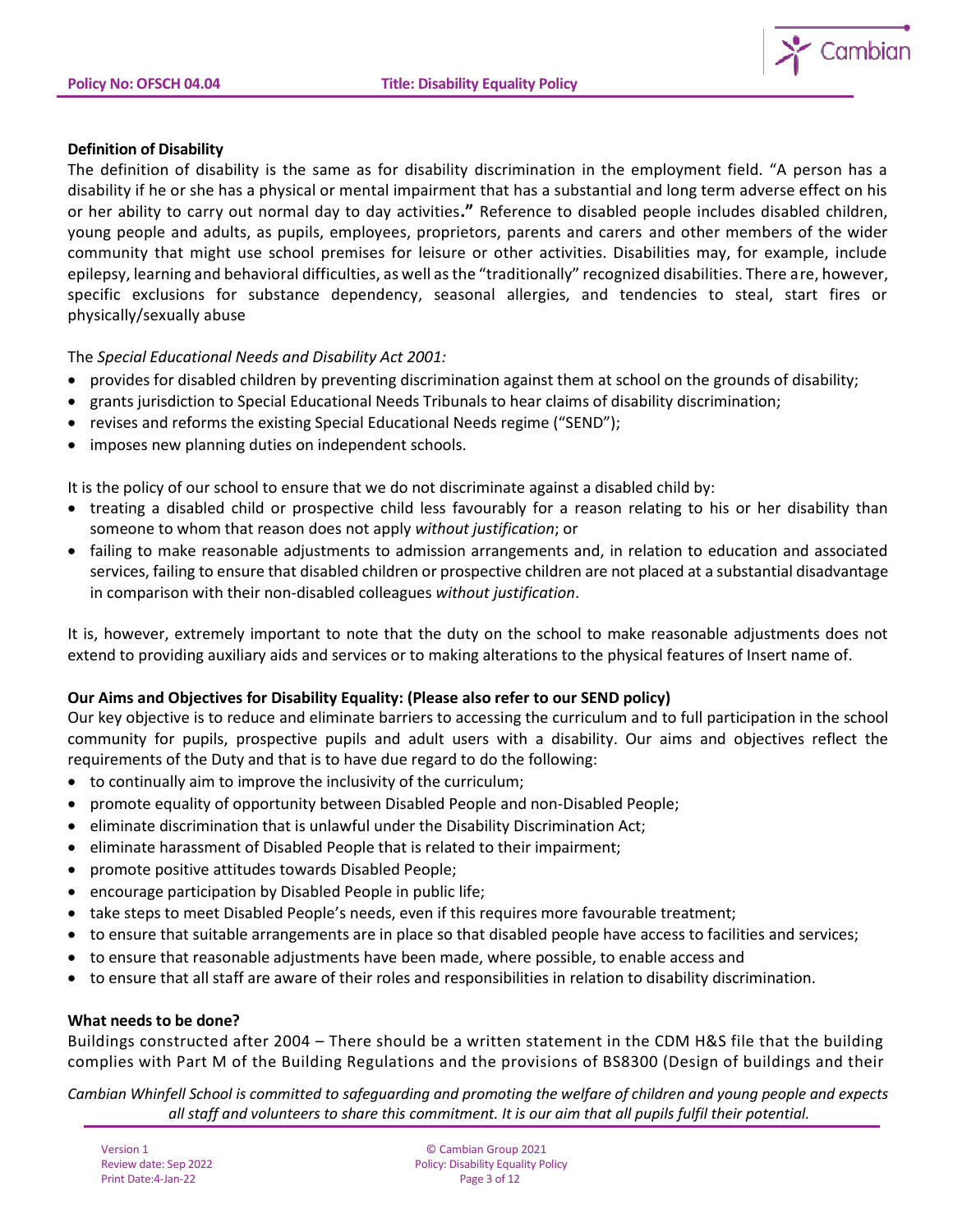

approaches to meet the needs of disabled people - Code of Practice). Buildings constructed before 2004 –If there is no evidence that the building complies with the relevant standards, then an Access Survey should be completed by a competent access consultant. You should plan and budget for implementation of the significant findings from access surveys. The allocated QRM consultant will be able to provide advice on what constitutes 'reasonable adjustments'.

### **Principles**

Compliance with the DDA is consistent with the school's aims and equal opportunities policy, and the operation of the school's SEND policy. The school recognises its duty under the DDA:

- not to discriminate against disabled pupils in their admissions and exclusions, provision of education and associated services;
- not to treat disabled pupils less favourably;
- to take reasonable steps to avoid putting disabled pupils at a substantial disadvantage;
- to publish an Accessibility Plan.

#### **We will ensure:**

- Adequate resources are available for the implementation of this policy.
- This policy and procedure are effectively communicated.
- Reasonable adjustments are made for the removal of physical barriers to disabled people.
- Alternative arrangements are made, as far as is practical, to enable access where reasonable adjustments are impractical.
- Adequate information, instruction and training is given so that employees are aware of our policy in relation to
- The Equality Act and their roles and responsibilities.
- Periodic monitoring of performance against these standards. This policy will be reviewed and revised at least every two years.
- Employees working in areas providing a service to individuals should receive awareness training to ensure that we provide an appropriate response to disabled people's needs. Records of this training should be systematically filed.
- The Chief Operating Officer has overall responsibility for management of health and safety and the requirements of The Equality Act. The Registered Manager/Head Teacher will be responsible for ensuring that buildings within their control are accessible for disabled people

In performing their duties, the school has regard to the DRC Code of Practice (2002). The school recognises and values parents' knowledge of their child's disability and its effect on the child's ability to carry out normal activities, and respects the parents' and child's right to confidentiality. The school provides all pupils with a broad and balanced curriculum, differentiated and adjusted to meet the needs of individual pupils in the light of their assessed needs; and endorses the key principles in the National Curriculum Framework, which underpin the development of a more inclusive curriculum:

- setting suitable learning challenges;
- responding to pupils' diverse learning needs;
- overcoming potential barriers to learning and assessment for individual and groups of pupils.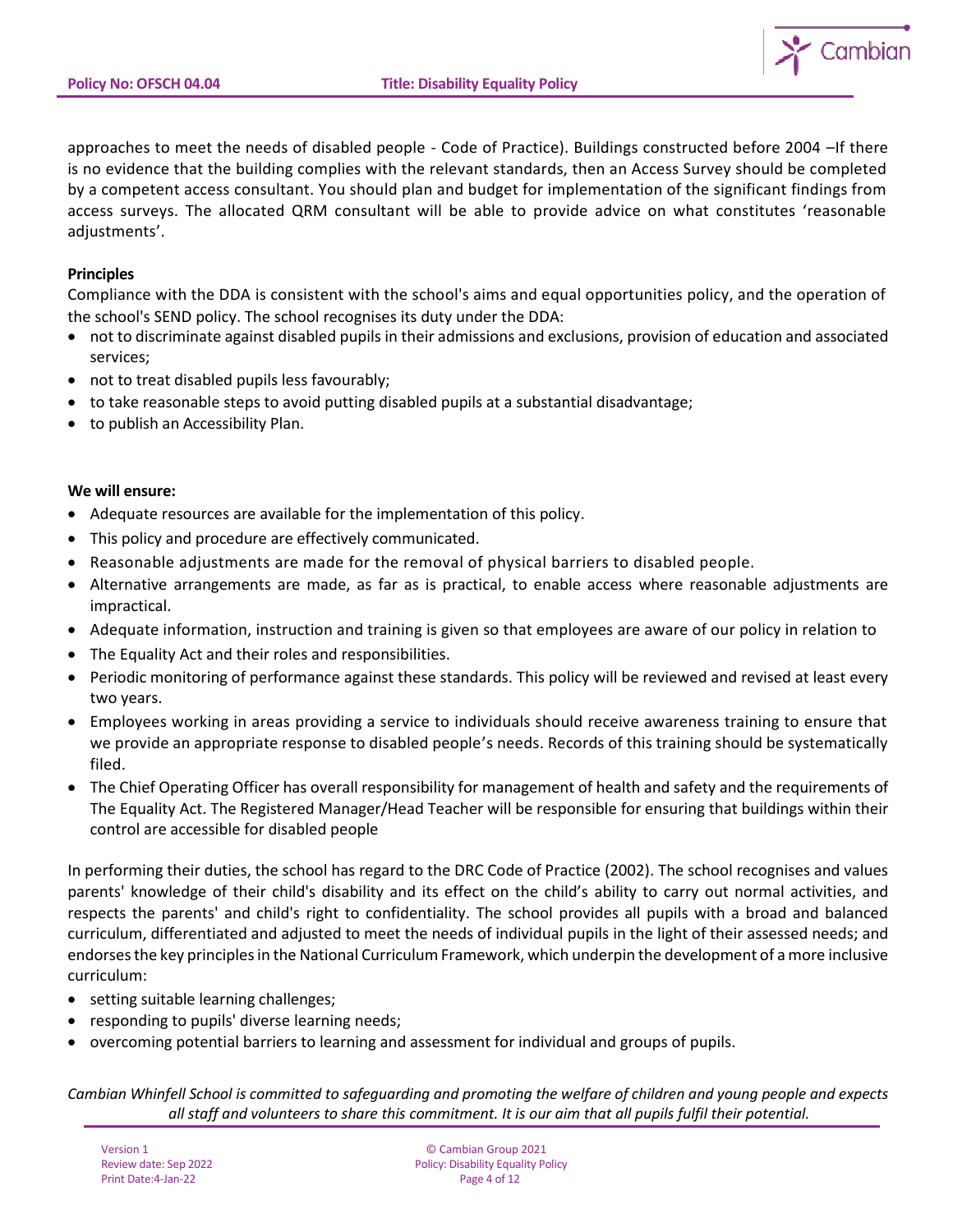

We have a duty to make reasonable adjustments for pupils and applicants who are disabled under the Equality Act 2010 when they are put at a substantial disadvantage compared with pupils and applicants who do not have disabilities. A pupil or applicant is disabled if he suffers from a physical or mental impairment that has substantial and long term adverse effect on his or her ability to carry out normal day-to-day activities. In most cases, disabilities will have lasted or be likely to last for 12 months or more. There are several very important concepts within the above definitions of discrimination. These include:

## *Admissions, Education and Associated Services*

Cambian Whinfell School has a duty not to discriminate within the parameters of our published admission policy. "Admissions" refers to the criteria set out within the published admissions policy including the terms on which admission is offered. This extends in reverse to exclusions. "Education and associated services" means effectively all aspects of school life including preparation for entry, the curriculum, classroom organisation, time-tabling, access to Cambian Whinfell School facilities, and extra-curricular activities, school policies including discipline and off site activities.

## *Less Favourable Treatment*

This means treating a child, for the reason relating to the child's disability, less favourably Cambian Whinfell School would treat a child without such a disability. For example, in the case of a child with epilepsy, if Cambian Whinfell School refused to admit the child on the grounds that the child would have fits, then the comparison to be made would be with a child who meets similar criteria for admission but does not have epilepsy. Assuming here that the other child would not be barred from admission, the disabled child in this example would be the subject of less favourable treatment.

# *Making Reasonable Adjustments (please refer to our Reasonable Adjustment Policy)*

Cambian Whinfell School take steps that are reasonable to ensure that enrolled and prospective disabled children are not placed at a substantial disadvantage in comparison with non-disabled children. Cambian Whinfell School understands that it will be treated as discriminating against such a child if it fails *without justification* to take such reasonable steps to the child's detriment. Although as stated above, the duty to make reasonable adjustments does not (in the education context) extend to the provision of auxiliary aids or services or the make of physical alterations to buildings, wherever possible and practical it is the policy of our school to make such arrangements. Examples of the type of reasonable adjustment may include:

- equal opportunity and bullying policies covering the instances of harassment on grounds of disability;
- Training willing teaching and support staff to administer medication (eg. in the case of an epileptic fit) or to adopt teaching practices to cope with disabled children (eg. those with hearing difficulties); and
- Relocation of certain facilities within our school to enable access for disabled children.

We plan to remove physical barriers to disabled people through reasonable adjustments. Where it is not reasonable to remove physical barriers, then we will make suitable alternative arrangements. Our access consultants will advise us accordingly on providing reasonable alternatives.

### *Without justification*

Treating a disabled child less favourably or failing to make a reasonable adjustment is discriminatory unless there is *justification,* which may include financial considerations. Cambian Whinfell School operates its admission criteria objectively.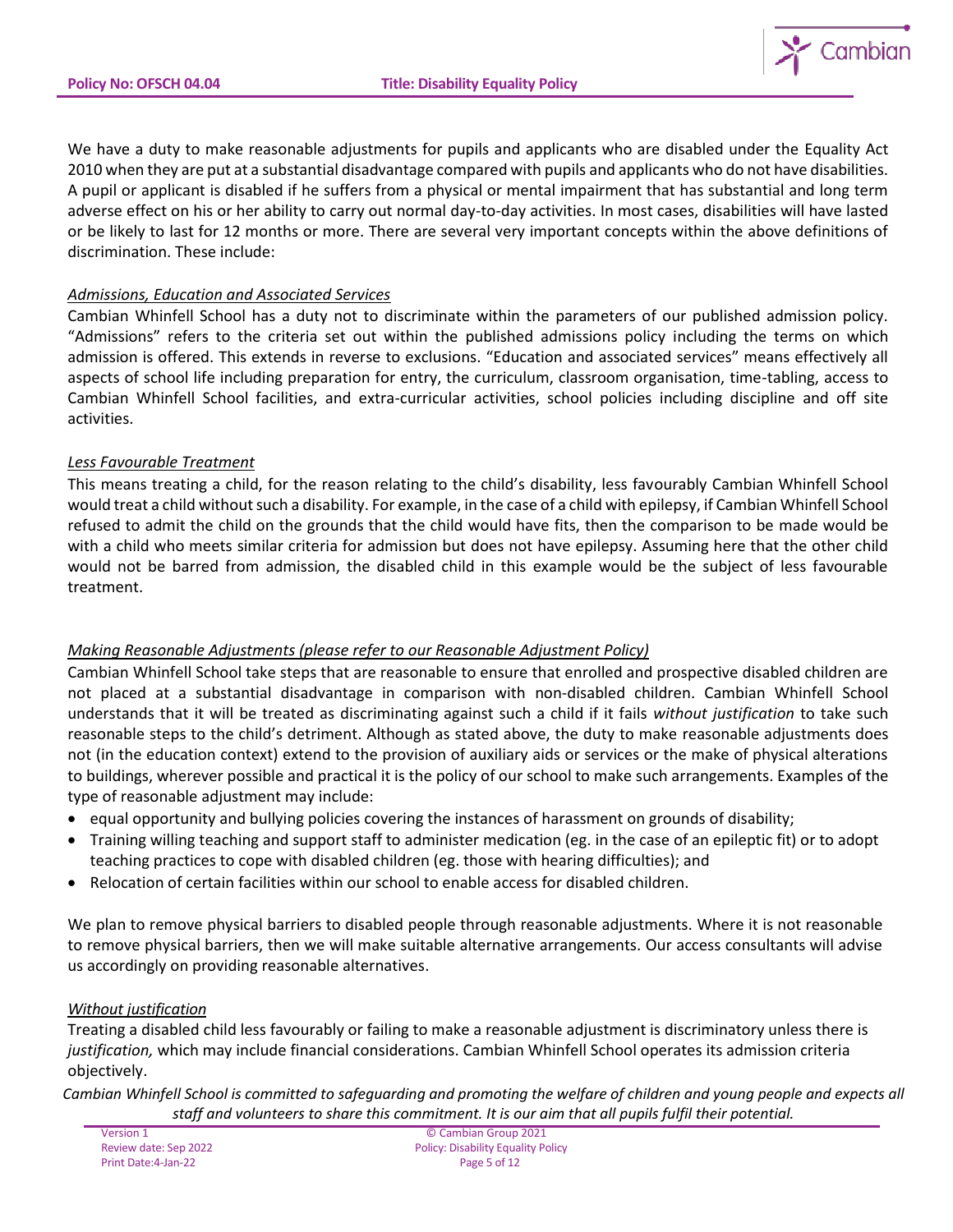

### **Increasing Accessibility**

Admission to the school depends upon a prospective child meeting the required entrance criteria. Cambian Whinfell School must feel reasonably sure that we will be able to meet the educational needs and develop the prospective pupil to the best of their potential. This is to ensure that there is every chance that the child will have a complete, happy and successful time at school and will grow into a well-rounded adult, fully equipped with essential life skills. The strands to the planning duty at Cambian Whinfell School are:

To improve the inclusivity of the curriculum.

The term "curriculum" covers not only teaching and learning but the wider curriculum of the school such as participation in after-school clubs, leisure, sporting and cultural activities or school visits. Cambian Whinfell School already provides additional provision to enable children with learning difficulties to access the curriculum through the SEND framework and this will cover many disabled children. In focusing on this part of the duty:

Our school considers the needs of a wide range of disabled children and prospective children. Consequently, the school makes the curriculum accessible to all children, using the documents to develop the use of curriculum audits to review the patterns of achievement and participation by disabled children in different areas. Our school uses a variety of approaches when planning and delivering the curriculum to draw on the different strengths and aptitudes of children. It also takes into account and considers staff training needs.

To improve the accessibility of the site.

This strand includes improvements to the physical environment of the school and physical aids to access education. Improvements in physical access might include ramps, handrails, widened doorways, etc. our school considers accessibility in all purchasing directions.

To improve accessibility to information for disabled learners.

Our school uses several of its policies as tools in making the curriculum accessible to disabled children: *Inclusion, SENDD, Target Setting and Accessibility Plan.* The School will set out in its plan how it will provide the written material it usually provides for all children to disabled children within a reasonable time.

It must produce its own accessibility plan. The duty to do so is placed upon the Proprietor.

An accessibility plan is a plan for:

(a) increasing the extent to which disabled children can participate in the school curriculum;

(b) improving the physical environment of the school to increase the extent to which disabled children can take advantage of education and associated services; and

(c) improving the delivery to disabled children of written information which is provided to children who are not disabled. This should be done within a reasonable period of time and in formats which take account of views expressed by children or parents about their preferred means of communication.

The accessibility plan must be in writing. Our school has a duty to review plans, revise them if necessary, and implement them. Adequate resources for implementation should be allocated. Our school has to make its accessibility plan available to interested parties on request at reasonable times.

OfSTED monitors the planning duty through their inspections. The Secretary of State can intervene where a school is not complying with the planning duty, and can direct a school to do so.

The current plan runs for the period from January 2018 until January 2021.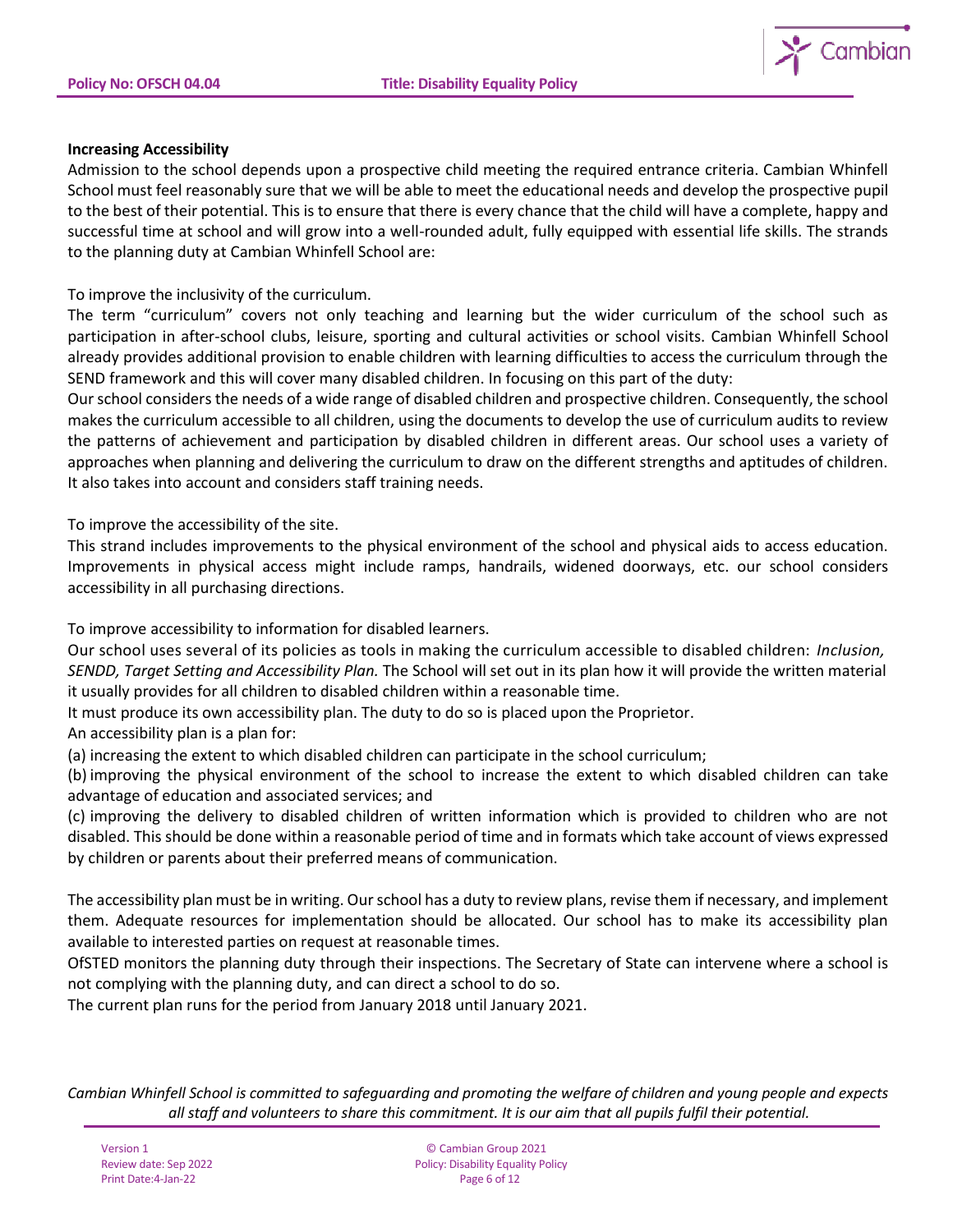

## **Confidentiality**

You (or your child if the school believes he has sufficient understanding of the nature of the request) may request that the existence or nature of your child's disability be treated as confidential by the school. We will take any such request into account when considering whether an adjustment is reasonable.

### **Outcome**

Once the school has determined whether the relevant adjustment is reasonable, we will write to you, setting out the decision and the reasons.

## **What can you do if you are not happy with the school's decision?**

If you are not happy with the school's decision about the reasonableness of the adjustment, you may lodge a complaint using the school's Complaints Procedure.

### **Planning Duties**

Whilst our school is not required by SENDDA to make alterations to the physical features of the School, it has drawn up accessibility plans to improve access to education over time. The plans concentrate on three specific areas:

- Improvements in access to the curriculum;
- Physical improvements to improve access to education and associated services;
- Improvements in the provision of information in a range of formats for disabled children.

At Cambian Whinfell School the plan has been prepared in writing, implemented and will be regularly reviewed. It is understood that the accessibility plans will be subject to review as part of the Ofsted inspection.

### **The Disability Discrimination Act in the Employment Context**

The Act defines certain types of disabled people who are protected from discrimination by employers. S.1(1) of the Act provides that *"a person has a disability for the purposes of this Act if he has a physical or mental impairment which has a substantial and long-term adverse effect on his ability to carry out normal day-to-day activities"*. The definition of disability contained in s.1 can therefore be said to break down into four main parts:

- The person must have a physical or mental impairment;
- The impairment must have adverse effects which are substantial;
- The substantial effects must be long-term; and
- The long-term substantial effects must have an adverse effect on normal day-to-day activities.

### **Discrimination and Reasonable Adjustment**

The Act imposes an obligation on the Cambian Whinfell School to make certain adjustments to its premises and the ways in which it offers employment, in order to accommodate disabled employees. A failure to comply with the duty to consider reasonable adjustments is, in itself an act of unlawful discrimination, unless it can be justified for a reason which is both material to the circumstances of the particular case and substantial (s4(2) and (4)). The duty of Cambian Whinfell School to make adjustments will only be triggered when it employs a disabled person, or a disabled person applies, or considers applying for a job at our school.

### *Recruitment arrangements*

In the recruitment process, the duty to make adjustments for disabled persons applies in relation to disabled people who are actual or potential job applicants (s.6(5)(a)). However, the School only has a duty to make adjustments in relation to an actual or potential job applicant or an employee whom it knows, or could reasonably be expected to *Cambian Whinfell School is committed to safeguarding and promoting the welfare of children and young people and expects all staff and volunteers to share this commitment. It is our aim that all pupils fulfil their potential.*

Print Date: 4-Jan-22

Version 1 © Cambian Group 2021 Review date: Sep 2022 **Policy: Disability Equality Policy**<br>Print Date: 4-Jan-22 **Policy: Print Date: 4-Jan-22 Page 7 of 12**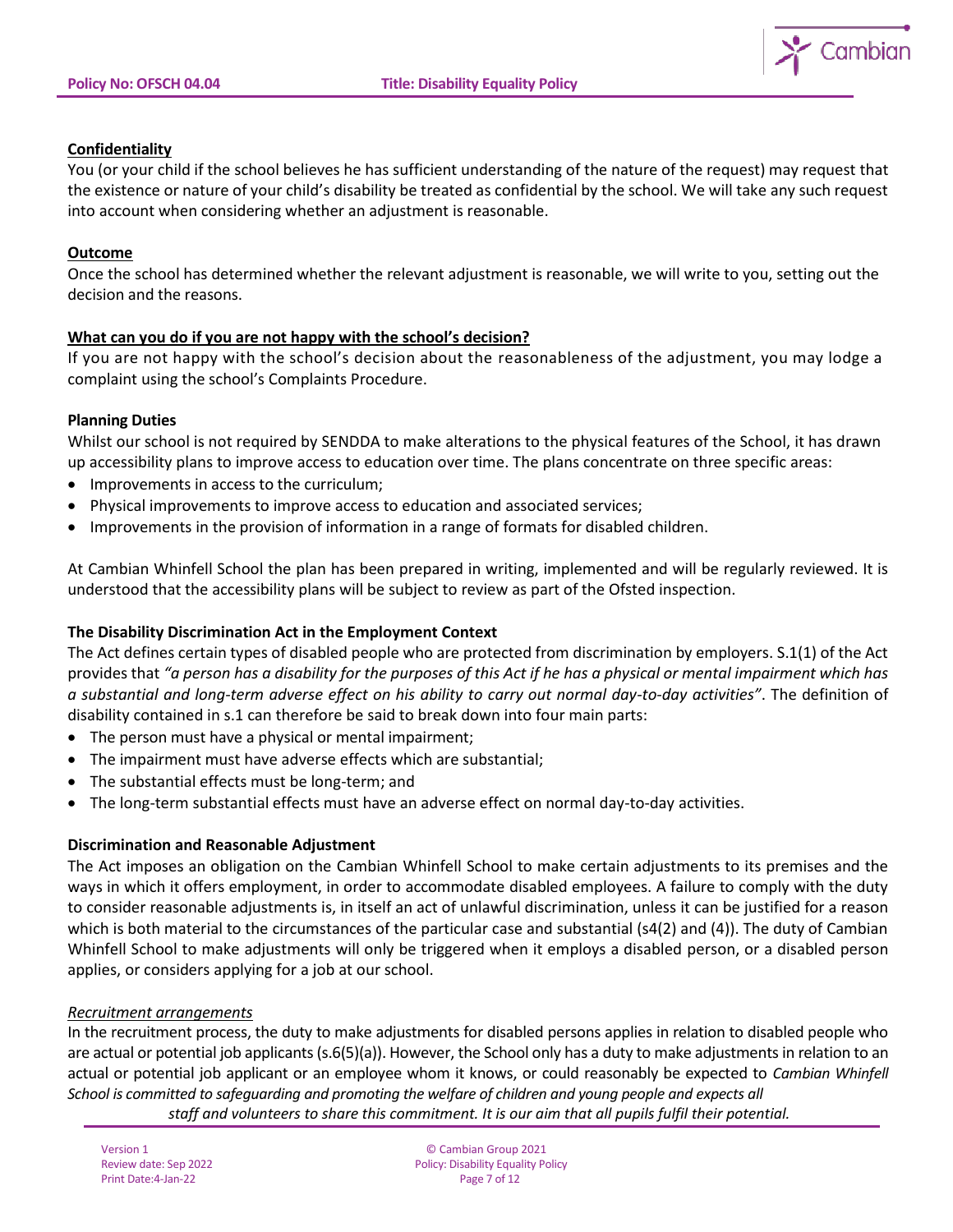

know, has a disability (or has had a disability) and is likely to be put at a substantial disadvantage by the proprietor's existing arrangements (s.6(6)(b)). If applicants indicate in their CV and application form that they are disabled, then Cambian Whinfell School will make adjustments for them in the recruitment process Cambian Whinfell School will appraise all staff involved in the recruitment process (receptionists, interviewers) as to the nature of applicants' disabilities, so that they can look for disabled applicants when they arrive and offer them assistance, if necessary.

## **What adjustments should our school be making to the School Premises?**

The Disability Discrimination (Employment) Regulations 1996 (SI No 1456) provides that for the purposes of the Employer's duty to make reasonable adjustments, the following are to be treated as physical features of its premises whether they are permanent or temporary (Regulation 9):

- Any feature arising from the design or construction of a building on the premises;
- Any feature on the premises of any approach to, exit from or access to such building;
- Any features, fittings, furnishings, furniture, equipment or materials in or on the premises; and
- Any other physical element or quality of any land included in the premises.

Our school is careful not to take steps which would involve altering any physical characteristics of its premises which were adopted with a view to meeting the requirements of the Building Regulations 1999.

# **Implications for the Special Educational Needs and Disability (SENDD) Policy**

Although our school has a separate SENDD Policy there is cross referencing with:

- Curriculum policies which take in to consideration arrangements for access, support and differentiation
- Inclusion and Equal Opportunities policies
- Partnership with parents
- Teaching and learning
- Curriculum statement.

# **Admissions**

Cambian Whinfell School asks parents and / or Local Authorities to include in their admissions documentation a note as to the health of the prospective child at the time of application and any reasonable adjustments which may be required for the purpose of the entry process or education at our school. In assessing any child or prospective child, our school may take advice and require such assessments as it regards as appropriate. Subject to this, Cambian Whinfell School is sensitive to any requests for confidentiality. Applications are considered in line with the admission arrangements for all pupils. A child's disability does not prevent their being offered a place and integrated into the school unless:

- the content, structure and delivery of the curriculum are such that the child would be prevented from fulfilling a major part of it;
- our school would be unable to provide suitably trained staff, facilities or resources to allow the requirements of our curriculum to be met.

We have an ongoing commitment to disability equality within our school and through a positive approach, actively work alongside the proprietors, parents/guardians, staff and pupils of our school. We work towards:

- increasing the extent to which disabled pupils can participate in our school curriculum and associated services;
- improving the delivery to disabled pupils of information that is provided in writing to non-disabled pupils by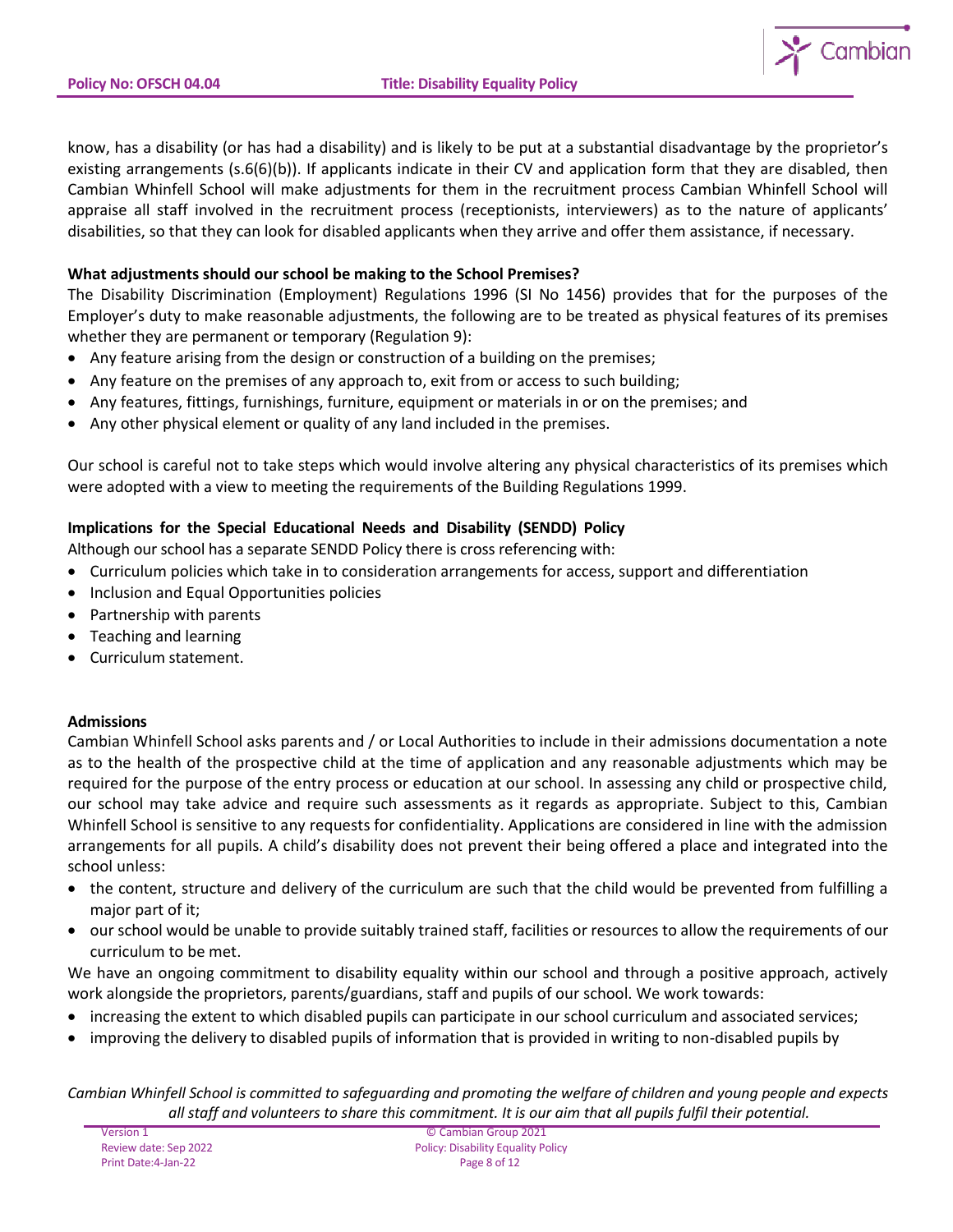Cambian

• ensuring that a range of different formats and communication aids are used where necessary to ensure that all information is accessible to everyone within our school.

What follows is our school Strategy:

- The strategy is available to interested parties on request.
- The strategy can be inspected by OFSTED to ensure that responsibilities have been discharged in the preparation, revision and implementation of the strategy.
- The School Strategy is reviewed every three years.

Our school has identified the following points for action as part of its School Improvement Plan, in order to achieve the key objectives.

## **Education and Associated Services**

"Education and Associated Services" is a broad term that covers all aspects of our school life. This list exemplifies the range of activities that may be covered by this term:

- Preparation for entry to our school
- The curriculum
- Teaching and learning
- Classroom organisation and Grouping of children
- Timetabling and Target Setting
- Homework
- Access to our school facilities
- Activities to supplement the curriculum e.g. drama group visiting the school
- School sports
- School policies
- Breaks and lunchtimes including the serving of school meals
- Interaction with peers
- Assessment and exam arrangements
- School discipline and sanctions including exclusion procedures
- School clubs and activities
- Educational visits
- Our school's arrangements for working with other agencies
- Preparation of children for the next phase of education.

### **Delivery of the curriculum**

Our school staff are provided with continuous professional development in further making the curriculum accessible to all pupils. The school seeks and follows the advice of LA services, such as specialist teacher advisers and SEND inspectors/advisers, and of appropriate health professionals from the local NHS Trusts.

### Access to the Curriculum

It is vital that disabled pupils be able to access the curriculum. There should be:

- a communicative friendly environment;
- a commitment to becoming a dyslexic-friendly school;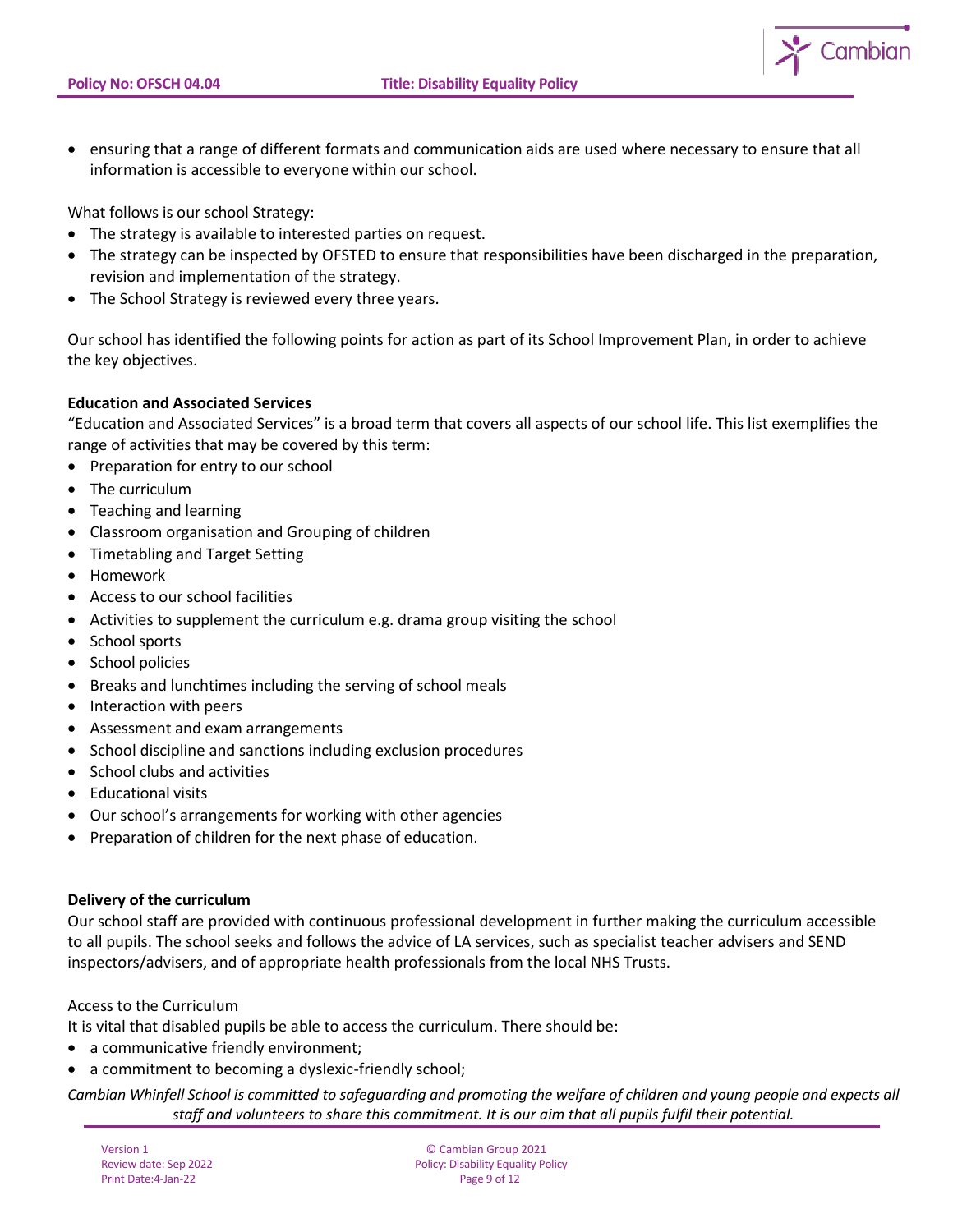

• support for individual needs.

### **Physical environment**

Our school, whilst having an exceptional physical environment, continues to take account of the needs of pupils and other users with physical difficulties and sensory impairments when planning and undertaking future improvements and refurbishments of the site and premises. Whilst we have excellent access, lighting, acoustic treatment and colour schemes, we will continue to ensure this standard is both maintained and built upon. To this end a full audit of the buildings and site to identify obstacles has been carried out and an accessibility plan produced.

### **Provision of information in other formats**

Our school is aware of local services, including those provided through the LA, for providing information in alternative formats when required or requested.

## **Teaching and learning style**

Through the combination of teaching and pastoral care we aim to provide all our pupils with the opportunity to succeed, and to reach the highest level of personal achievement. To do this, teaching and learning will:

- ensure equality of access for all pupils and prepare them for life in a diverse society;
- promote attitudes and values that will challenge discriminatory behaviour;
- seek to involve all parents/guardians in supporting their child's education;
- provide educational visits and extra-curricular activities that all pupils can participate in;
- take account of the performance of all pupils when planning for future learning and setting challenging targets;
- make best use of all available resources to support the learning of all groups of pupils.
- •

In our school we aim to tackle disability discrimination and promote equality of opportunity across all aspects of our school life. We do this by:

- creating an ethos in which pupils and staff feel valued and secure;
- building self-esteem and confidence in our pupils, so that they can then use these qualities to influence their own relationships with others;
- removing or minimizing barriers to learning, so that all pupils can achieve;
- ensuring that our teaching takes into account the learning needs of all pupils through our schemes of work and lesson planning;
- actively tackling disability discrimination and promoting equality of opportunity through our school Prospectus,
- Code of Conduct, newsletters to parents and displays of work;
- making clear to our pupils what constitutes aggressive and discriminatory behaviour.

All our staff have a duty to work to this policy to ensure inclusion of pupils with disabilities. Wherever practicable, our school considers and seeks to employ disabled people in jobs suited to their aptitudes, abilities and qualifications in line with the Disability Discrimination Act (2005). We ensure that employees with disabilities are considered for promotion according to their aptitudes, abilities and qualifications and they are not disadvantage when renewal of fixed-term contracts is being considered. Members of staff who become disabled, so far as is practicable, should continue to remain employed by our school at the discretion of the proprietor. This is dependent on their ability to carry out the duties of their post. Help from related professional organisations should be sought when considering not only the possible effects of the disability but also other consequential disadvantages, such as loss of status or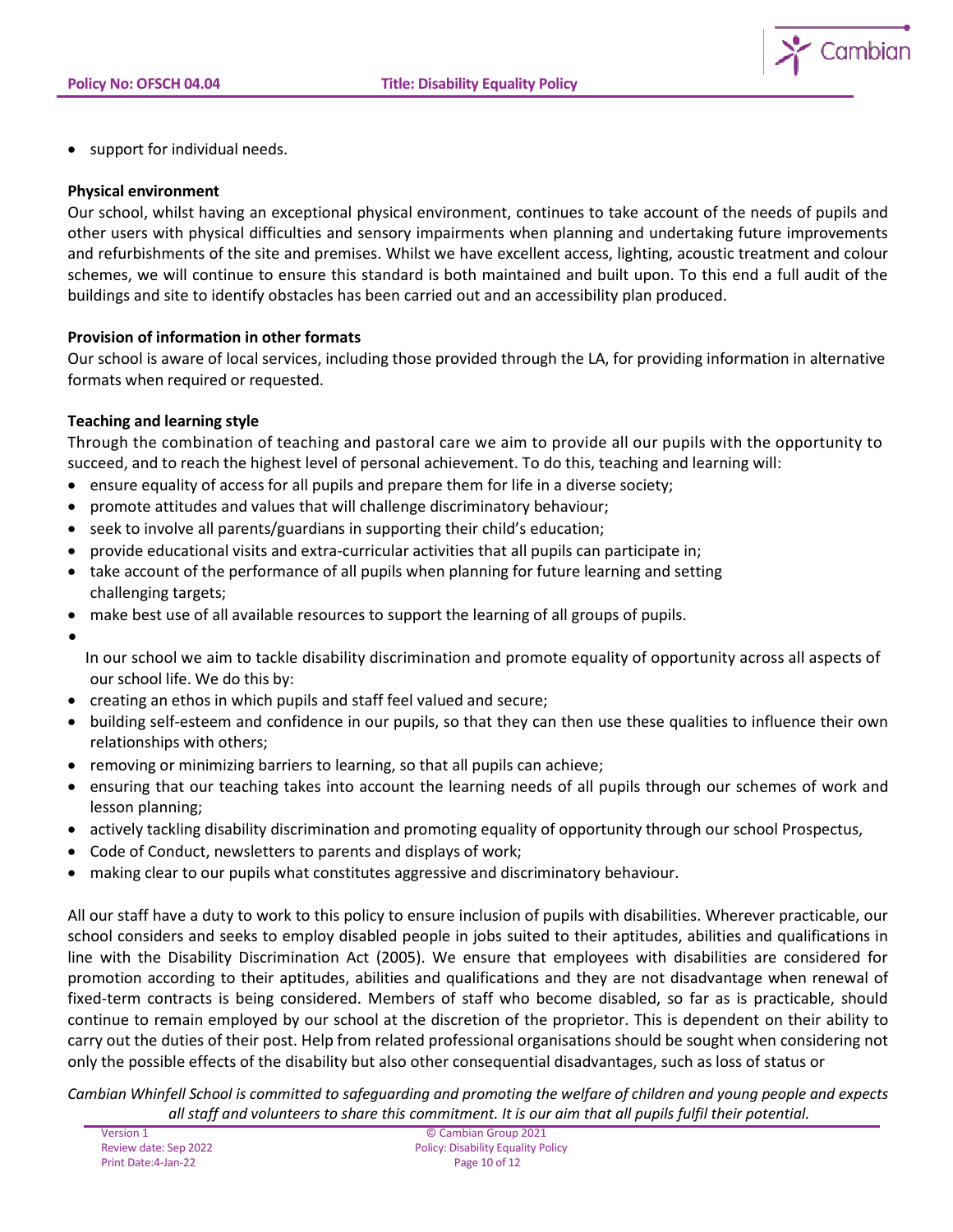

financial loss. The school will endeavour to make any reasonable adjustments to enable the employee to continue in post. However, options might include:

- continuing in the same post;
- a gradual return to work;
- a reduction in hours;
- redeployment;
- premature retirement on grounds of incapacity;
- termination of employment.

In cases where a disability is a degenerative, progressive condition that develops over time, careful consideration should be given to the selection of the most appropriate option(s). The school makes reasonable changes to work practices and, where possible, the workplace to enable disabled people to work successfully, including those members of staff who become disabled whilst employed. Our school ensures that a programme of training is offered to staff to increase their awareness of children with disabilities and inform them of appropriate action to be taken when delivering the curriculum.

### **Tackling Disability Harassment**

Any incident of disability harassment is unacceptable in our school. Any adult witnessing an incident or being informed about an incident must follow these agreed procedures:

- stop the incident and comfort the pupil who is the victim;
- reprimand the aggressor and inform the victim what action has been taken;
- if the incident is witnessed by other pupils, tell them why it is wrong;
- report the incident to the Principal and inform them of the action taken;
- inform the personal tutor of both the victim and the aggressor, then record what happened on the STAR chart which is kept in the office;
- inform both sets of parents, if appropriate.

# **The Elimination of Harassment / Promotion of Understanding**

It is important to maintain a supportive environment and eliminate negative pressures that might impede the progress of a disabled child and damage self-esteem:

- Anti-bullying Policy regularly reviewed;
- Regular assemblies, circle time about our differences;
- Education regarding types of disabilities and the needs of those individuals among staff, pupils and the general community to encourage empathy.

### **Policy into practice**

This policy is included in induction meetings for staff, parents/guardians and pupils and added to the agenda of teacher meetings.

### **Policy impact**

We have a rolling programme for reviewing our school policies. We regularly review the impact of our policies on the needs, entitlements and outcomes for pupils with a disability. We pay specific attention to the impact that our policies have on the attainment of pupils with a disability. We make regular assessments of pupils' learning and use this information to track pupils' progress, as they move through Insert name of. As part of this process, we regularly